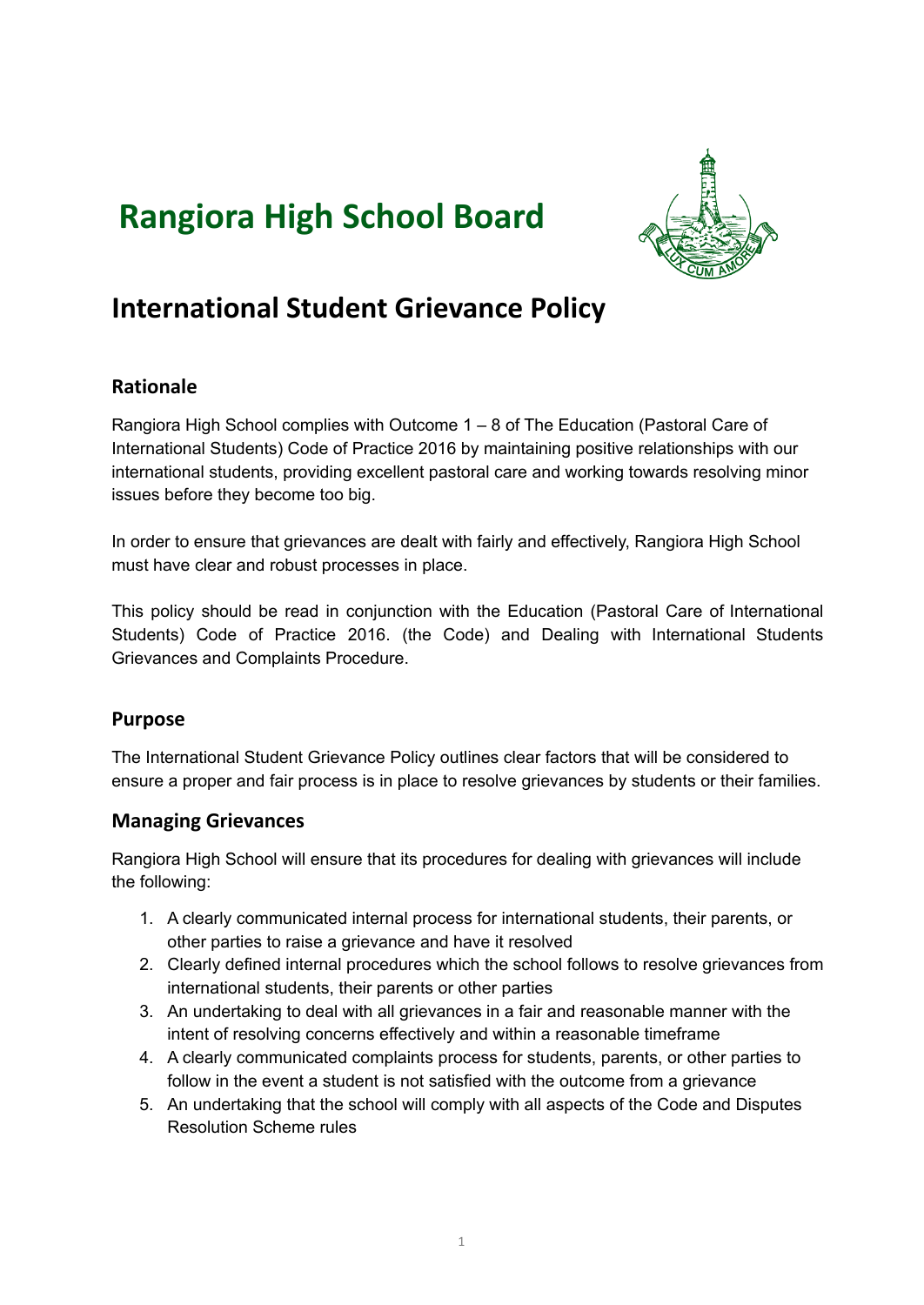#### **Review**

Rangiora High School will review procedures relating to this policy as part of the annual self-review. The school will collect and record appropriate evidence of the review.

#### **Reporting**

The Director of International Students will report directly to the school Principal on the operation of the International Students Grievance policy.

# **Definitions**

**Grievance means:** An approach to the school by or on behalf of a student that expresses dissatisfaction or unhappiness with some element of the student's enrolment at the school. Grievances may relate to pastoral care, accommodation, the education programme or any other element of the student's enrolment. Grievances can be made formally or informally and are dealt with through the school's internal grievance procedures.

**Complaint means:** A formal approach to the Code Administrator where a student is unable to access a school's internal grievance process or is dissatisfied with the outcome of that process.

# **Related Policies**

- Managing Contracted Recruitment Agencies Policy International Students
- Managing Supervised Groups Policy International Students
- Grievance Policy International Students
- Accommodation Policy International Students
- Fee Protection Policy International Students
- International Students Policy
- Refund of Fees: Group Study Tours International Students
- Rangiora High School Disciplinary Policy
- Complaints and Grievances Policy Rangiora High School

#### **Relevant Documentation and Legislation**

- [Education](https://www.legislation.govt.nz/act/public/2020/0038/latest/LMS170676.html) and Training Act 2020
- Education (Pastoral Care of [International](http://www.legislation.govt.nz/regulation/public/2016/0057/latest/DLM6748147.html) Students) Code of Practice 2016
- Guidelines for the Education (Pastoral Care of [International](https://www.nzqa.govt.nz/assets/Providers-and-partners/Code-of-Practice/guidelines-code-of-practice-2019.pdf) Students) Code of Practice [2016](https://www.nzqa.govt.nz/assets/Providers-and-partners/Code-of-Practice/guidelines-code-of-practice-2019.pdf)
- [International](http://legislation.govt.nz/regulation/public/2016/0042/latest/whole.html#DLM6748772) Student Contract Dispute Resolution Scheme Rules 2016
- The [International](https://www.education.govt.nz/assets/Documents/Ministry/Strategies-and-policies/internationlStudentWellbeingStrategyJune2017.pdf) Student Wellbeing Strategy
- Accommodation Procedure International Students
- Communications Procedure International Students
- Marketing Procedure International Students
- Appointment, Monitoring & Management of Education Agents Procedure International **Students**
- Dealing with Grievances and Complaints Procedure International Students